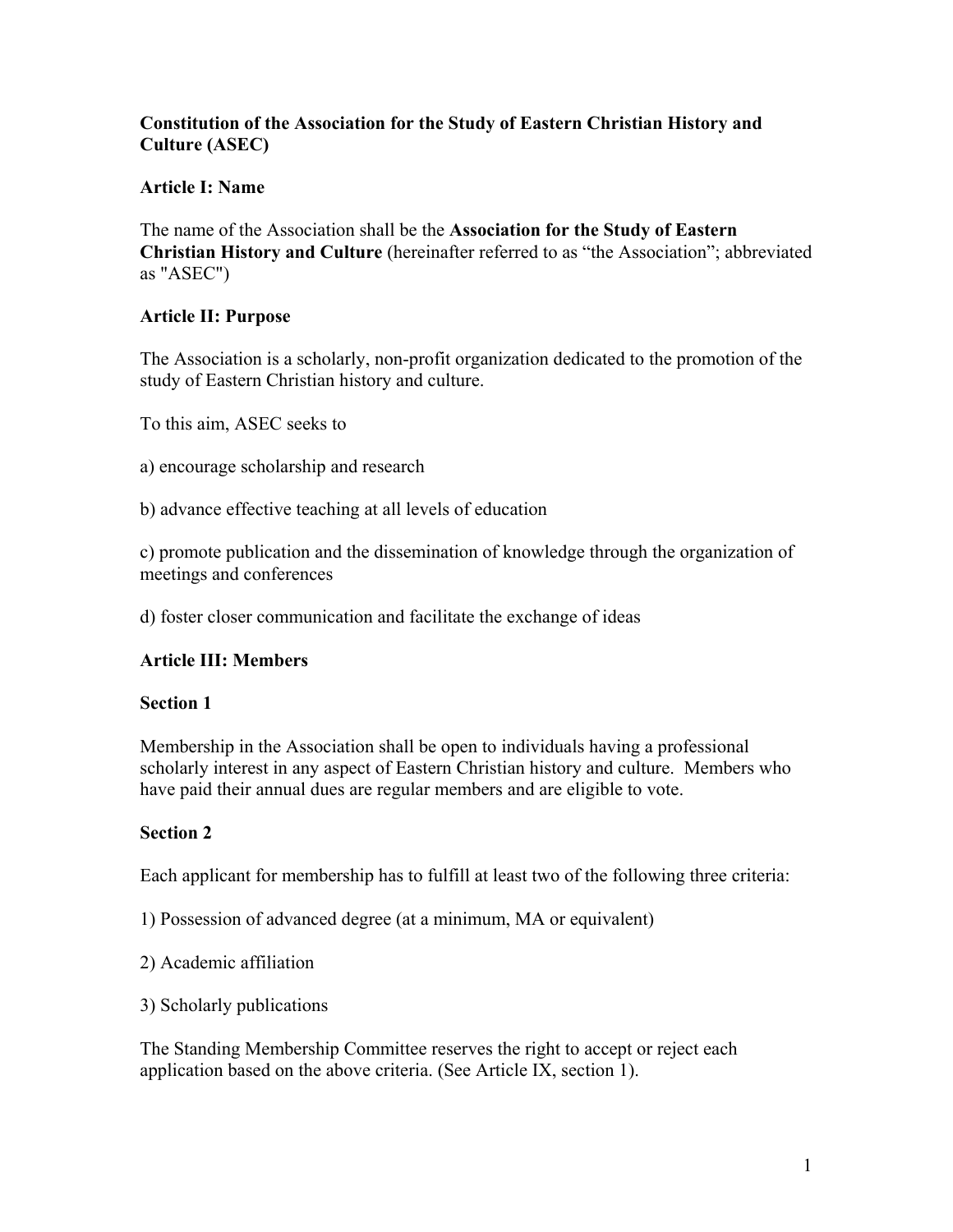## **Section 3**

Student members shall be those who at the time of joining are involved in the active pursuit of graduate degrees. Graduate student members are eligible to vote but pay lower dues. Undergraduate students can become associate members and pay lower dues, but do not have the right to vote. Undergraduate associate memberships and graduate student memberships are limited to the period of verifiable student statu

# **Article IV: Meetings and Conferences**

# **Section 1**

An annual business meeting of the Association shall be held in each calendar year at the AAASS Annual Conference.

# **Section 2**

The annual business meeting shall be for the purposes of conducting the election of officers (as specified in Article VI), receiving reports of officers and committees and for any other business that properly shall arise. The agenda for the annual business meeting shall be proposed by the President (or in his/her absence, the Vice-President) at the meeting.

# **Section 3**

Special meetings of the Association may be called by the Executive Council. The time, place and purpose of the meeting shall be announced to the members at least thirty (30) days in advance. Only the business indicated in the call for the meeting shall be transacted.

# **Section 4**

The members present at the business meeting of the Association at the annual AAASS conference shall be deemed to constitute a quorum.

## **Section 5**

The Association will organize regularly scheduled conferences at a venue to be determined by its Executive Council.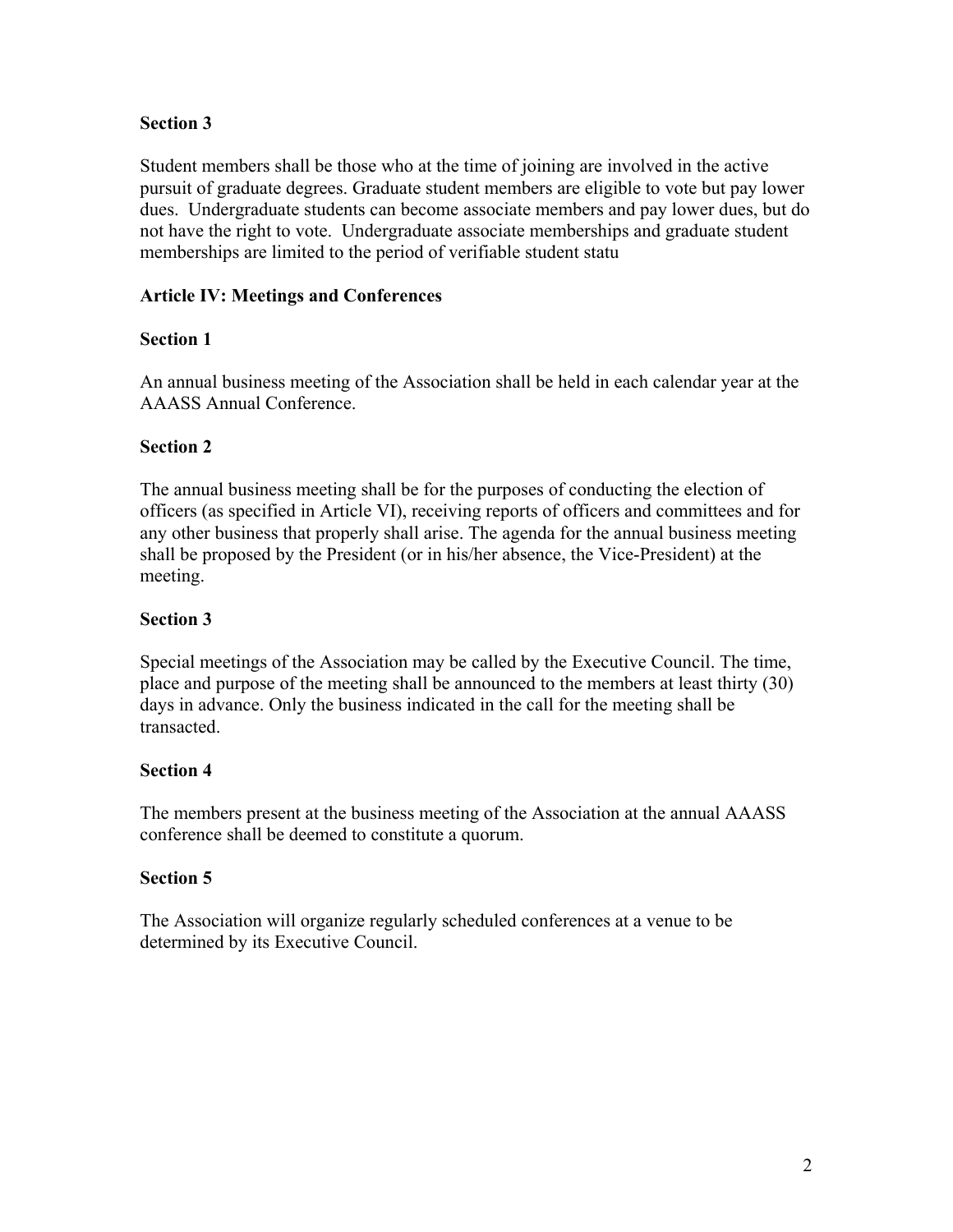### **Article V: Officers of the Association**

The Officers of the Association are President, Vice-President and President Elect, Secretary, Treasurer, and Editor of the ASEC Newsletter They constitute the Executive Council of the Association.

### **Section 1 Activities of the Officers**

The President shall provide general leadership and supervision of the Association, shall preside at its meetings, shall charge and discharge committees, and shall appoint the chair and members of committees.

The Vice-President shall act for the President in his or her absence and shall consult with, and act together, with the President.

The Secretary shall maintain membership records of the Association, issue notices, and shall be responsible for communication with the membership

The Treasurer shall receive, disburse, and keep records of funds under the direction of the Executive Council, and shall make a financial report at the annual meeting. All records will be open for inspection by members of the Association.

The Association's business shall be formally transacted by correspondence (including electronic correspondence) between the Executive Council and the members of the Association. All actions taken by the Executive Council shall be duly reported to the membership.

## **Section 2**

The Chair of the Standing Membership Committee is empowered to cast a tie-break vote. (see Article IX).

## **Section 3**

The Association shall have a Newsletter Editor, appointed by the Executive Council, for a term of three years.

#### **Section 4 Annual Budget**

 The Treasurer shall be required to present an annual budget for the approval of the membership at the Association's annual business meeting.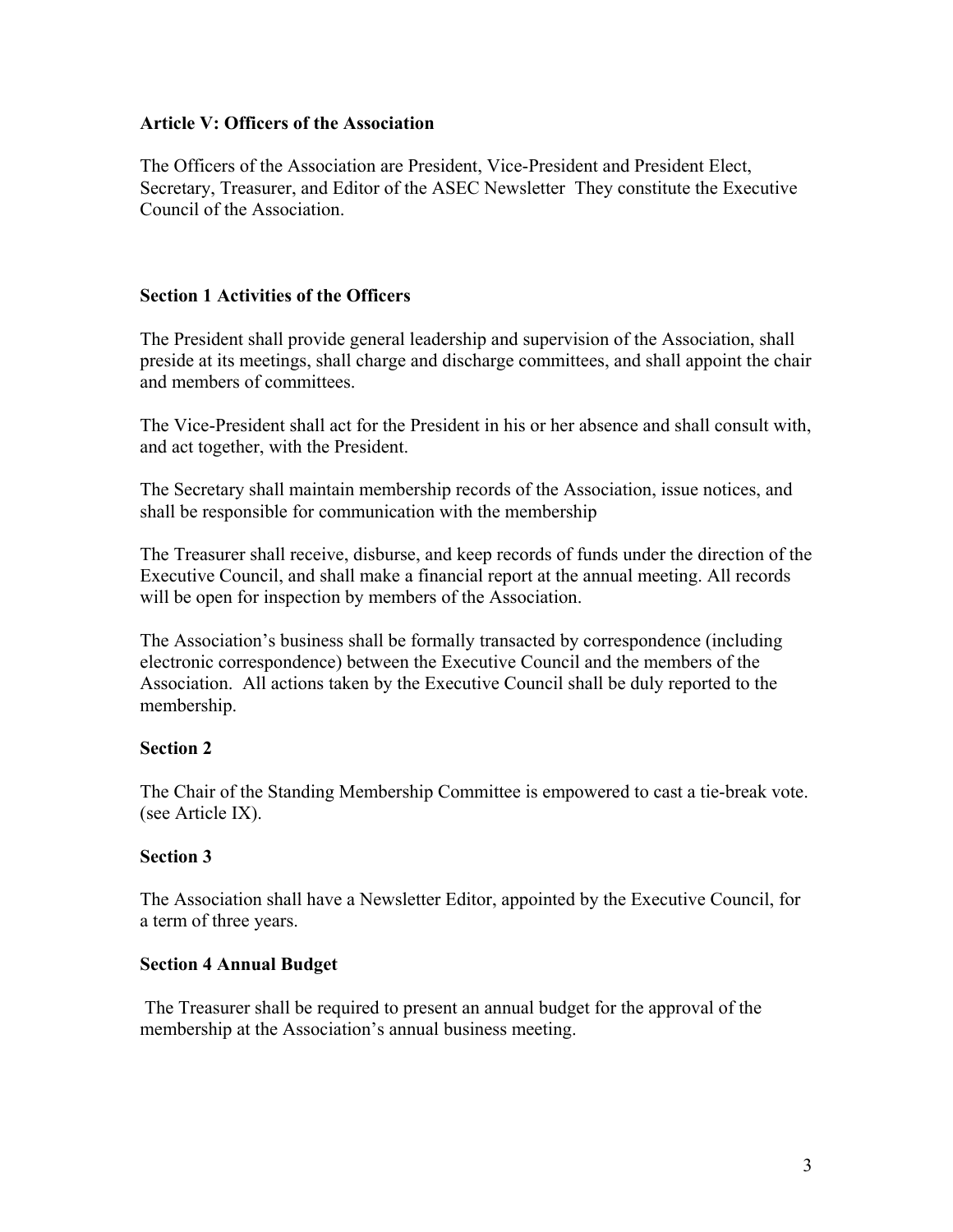### **Section 5 Membership Fee**

Membership dues are assessed at a specified annual rate determined by the Executive Council of the Association.

#### **Section 6 Association Business**

The Association's business shall be formally transacted by correspondence (including electronic correspondence) between the Executive Council and the members of the Association. All actions of the Executive Council shall be duly reported to the membership.

## **Article VI: Election of Officers.**

Members elect the Officers of the Association at the annual business meeting of the Association. Officers are elected for three-year terms. Officers must be members in good standing.

### **Article VII: Publications**

The Association shall publish a bi-annual Newsletter, distributed in electronic or print form to all members of the Association. If circumstances warrant, a third issue will be issued.

#### **Article VIII: Affiliations**

#### **Section 1**

Affiliations with scholarly organizations may be pursued if so voted by the Executive Council.

#### **Section 2**

Upon authorization of the Executive Council, and subject to the approval of the membership, the Association may affiliate or cooperate with and participate in other organizations concerned with the study of religious history and culture.

#### **Article IX: Committees**

#### **Section 1**

The Association shall have a Standing Membership Committee consisting of three full members, one of whom will act as Chair of the committee. The Membership Committee reviews all applications and forwards its decisions in written form to the Executive